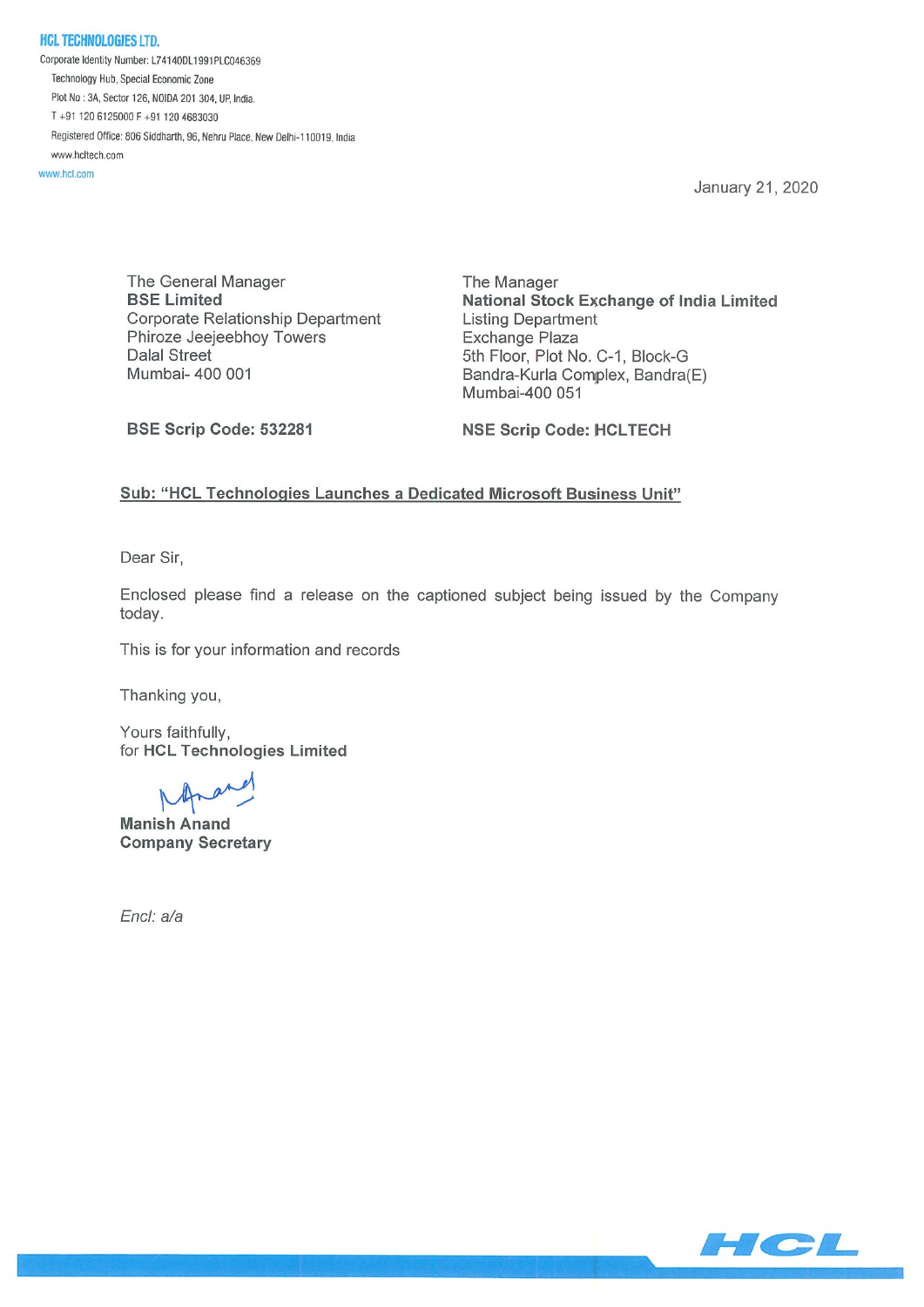

# HCL Technologies Launches a Dedicated Microsoft Business Unit

New business unit will help joint customers with digital transformation initiatives

Noida, India—January 21, 2020 —HCL Technologies (HCL), a leading global technology company, today announced the launch of a dedicated HCL Microsoft Business Unit focused on Microsoft technologies. This will extend Microsoft's offerings of Business Applications, Microsoft Dynamics 365, Microsoft Azure, loT, and Al/Machine Learning, as well as help employees accomplish more in the modern workplace with Microsoft 365 and Windows 10. The HCL Microsoft Business Unit will create intellectual property extending the Microsoft platform for customer-specific scenarios and will also provide additional support to clients in the financial services, healthcare and life sciences, manufacturing, retail, and travel industries. The business unit integrates one of the largest awardwinning Microsoft Dynamics practices in the world with PowerObjects, an HCL company, and will bring together more than 5500 professionals, reaching more than 2000 customers.

"The HCL Microsoft Business Unit is the next phase to bolster HCL's successful and long-standing relationship with Microsoft. Increasingly, customers are making bold strides, incorporating loT solutions with machine learning for analytics, running this solution in the public cloud and supported by CRM," said Kalyan Kumar, Corporate Vice President and CTO for IT Services of HCL Technologies. "This business unit combines HCL's specialized services and global reach with Microsoft's powerful cloud and business technologies, making a strong and unique offering for clients. These offerings are coming at a critical time when enterprises are aggressively implementing digital technologies for competitive advantage. Spearheading the HCL Microsoft Business Unit is Don Jones, who brings 20+ years of Microsoft experience, having created numerous successful solutions and go-to-market campaigns with Microsoft, and we're confident in his ability to successfully lead this initiative."

Judson Althoff, Executive Vice President at Microsoft said, "By establishing a Microsoft Business Unit, HCL is taking an important step forward in the long-standing partnership between our two companies. As a result, companies will benefit from unique products and services tailored to their digital journey while fostering modern work and collaboration. Together, we will be able to offer our joint customers a rich experience.'

HCL was named a leader in IDC MarketScape: Worldwide Microsoft Implementation Services 2019 Vendor Assessment (doc # US45034818, May 2019). And Forrester ranks HCL as a leader in its report, The Forrester Wave™: Microsoft Dynamics 365 Services, Q2 2019. In addition, Microsoft named HCL-PowerObjects as the winner of the "Microsoft 2019 Dynamics 365 for Customer Service Partner of the Year" and "Financial Services Partner of the Year" awards.

For more information, please visit https://www.hcltech.com/microsoft

#### About HCL Technologies

HCL Technologies (HCL) empowers global enterprises with technology for the next decade today. HCL's Mode 1-2-3 strategy, through its deep-domain industry expertise, customer-centricity and entrepreneurial culture of ideapreneurship™ enables businesses to transform into next-gen enterprises.

HCL offers its services and products through three business units - IT and Business Services (ITBS), Engineering and R&D Services (ERS) and Products & Platforms (P&P). ITBS enables global enterprises to transform their businesses through offerings in areas of Applications, Infrastructure, Digital Process Operations and next generational digital transformation solutions. ERS offers engineering services and solutions in all aspects of product development and platform engineering. Under P&P, HCL provides modernized software products to global dients for their technology and industry-specific requirements. Through its cutting-edge co-innovation labs, global delivery capabilities and broad global network, HCL delivers holistic services in various industry verticals, categorized under Financial Services, Manufacturing, Technology & Services, Telecom & Media, Retail & CPG, Life Sciences & Healthcare and Public Services.